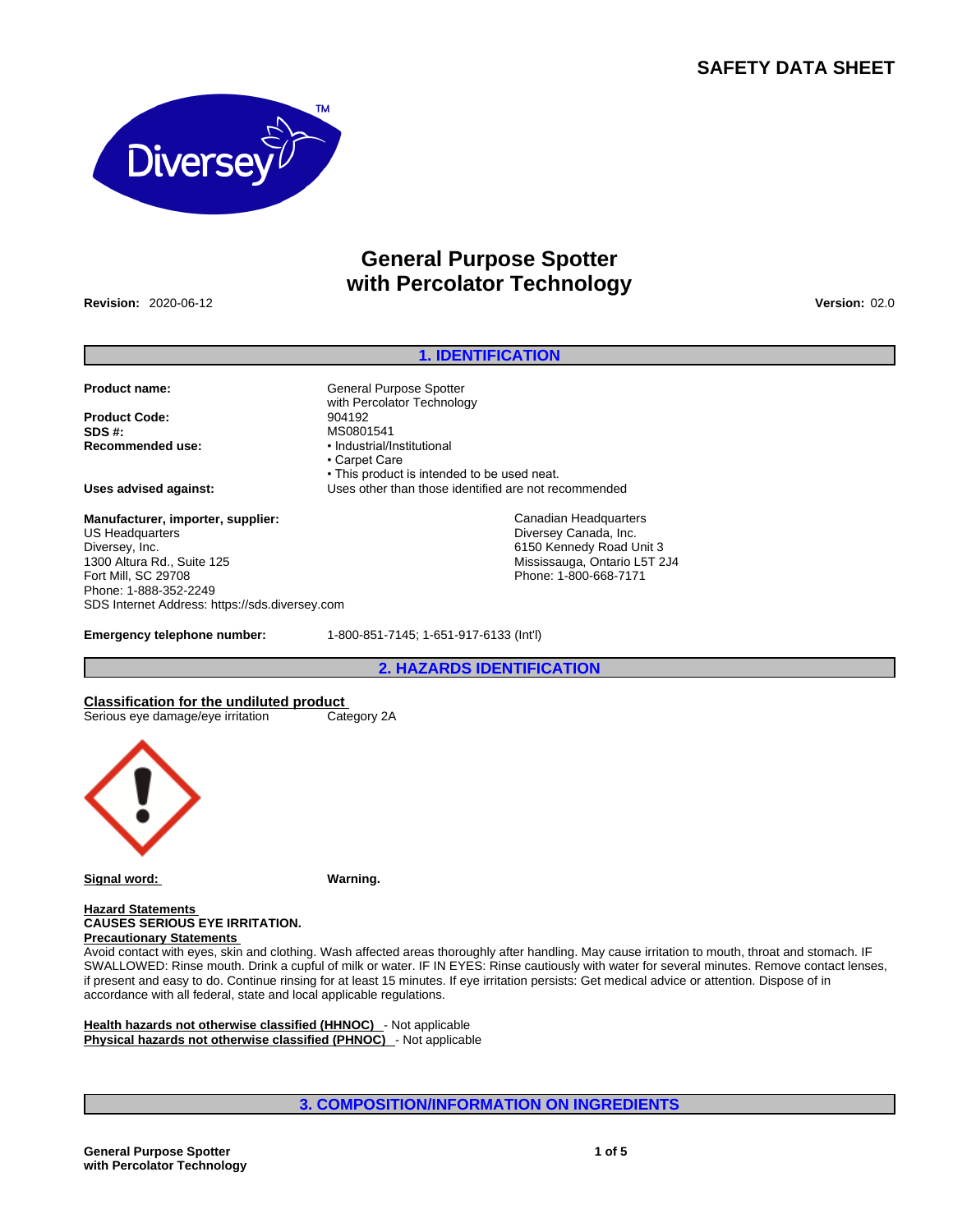## **Classified Ingredients**

| Ingredient(s)                   | CAS#       | Weight %      |
|---------------------------------|------------|---------------|
| Hvdrogen peroxide               | 7722-84-1  | $-5%$         |
| Sodium alpha olefin sulfonate   | 68439-57-6 | $0.5 - 1.5\%$ |
| Alcohol, C9-C11.<br>ethoxvlated | 68439-46-3 | $1\%$<br>- -  |

\*Exact percentages are being withheld as trade secret information

## **4. FIRST AID MEASURES**

## **Undiluted Product:**

**Eyes:** IF IN EYES: Rinse cautiously with water for several minutes. Remove contact lenses, if present and easy to do. Continue rinsing for at least 15 minutes. If eye irritation persists: Get medical advice/attention.

**Skin:** No specific first aid measures are required.

**Inhalation:** No specific first aid measures are required.

**Ingestion:** IF SWALLOWED: Rinse mouth. Drink a cupful of milk or water.

#### **Most Important Symptoms/Effects:** No information available. **Immediate medical attention and special treatment needed** Not applicable.

**5. FIRE-FIGHTING MEASURES**

**Specific methods:** No special methods required Specific hazards: None known.

**Suitable extinguishing media:** The product is not flammable. Extinguish fire using agent suitable for surrounding fire.

**Special protective equipment for firefighters:** As in any fire, wear self-contained breathing apparatus pressure-demand, MSHA/NIOSH (approved or equivalent) and full protective gear.

**Extinguishing media which must not be used for safety reasons:** No information available.

## **6. ACCIDENTAL RELEASE MEASURES**

**Environmental precautions and clean-up methods:** 

**Personal precautions:** Put on appropriate personal protective equipment (see Section 8.). Clean-up methods - large spillage. Absorb spill with inert material (e.g. dry sand or earth), then place in a chemical waste container. Use a water rinse for final clean-up.

## **7. HANDLING AND STORAGE**

**Handling:** Avoid contact with skin, eyes and clothing. Wash thoroughly after handling. Do not taste or swallow. Product residue may remain on/in empty containers. All precautions for handling the product must be used in handling the empty container and residue. Remove and wash contaminated clothing and footwear before re-use. FOR COMMERCIAL AND INDUSTRIAL USE ONLY. **Storage:** Keep tightly closed in a dry, cool and well-ventilated place. **Aerosol Level (if applicable) :** Not applicable.

## **8. EXPOSURE CONTROLS / PERSONAL PROTECTION**

### **Exposure Guidelines:** .

| Ingredient(s)     | CAS#            | <b>ACGIH</b> | OSHA                           |
|-------------------|-----------------|--------------|--------------------------------|
| Hydrogen peroxide | $7722 - 84 - 1$ | (TWA)<br>ppm | (TWA)<br>ppm                   |
|                   |                 |              | (TWA)<br>. 4 mg/m <sup>3</sup> |

## **Undiluted Product:**

#### **Engineering measures to reduce exposure:**

Good general ventilation should be sufficient to control airborne levels.

#### **Personal Protective Equipment**

It is the responsibility of the employer to determine the potential risk of exposure to hazardous chemicals for employees in the workplace in order to determine the necessity, selection, and use of personal protective equipment.

**Eye protection:** Chemical-splash goggles.

**General Purpose Spotter with Percolator Technology**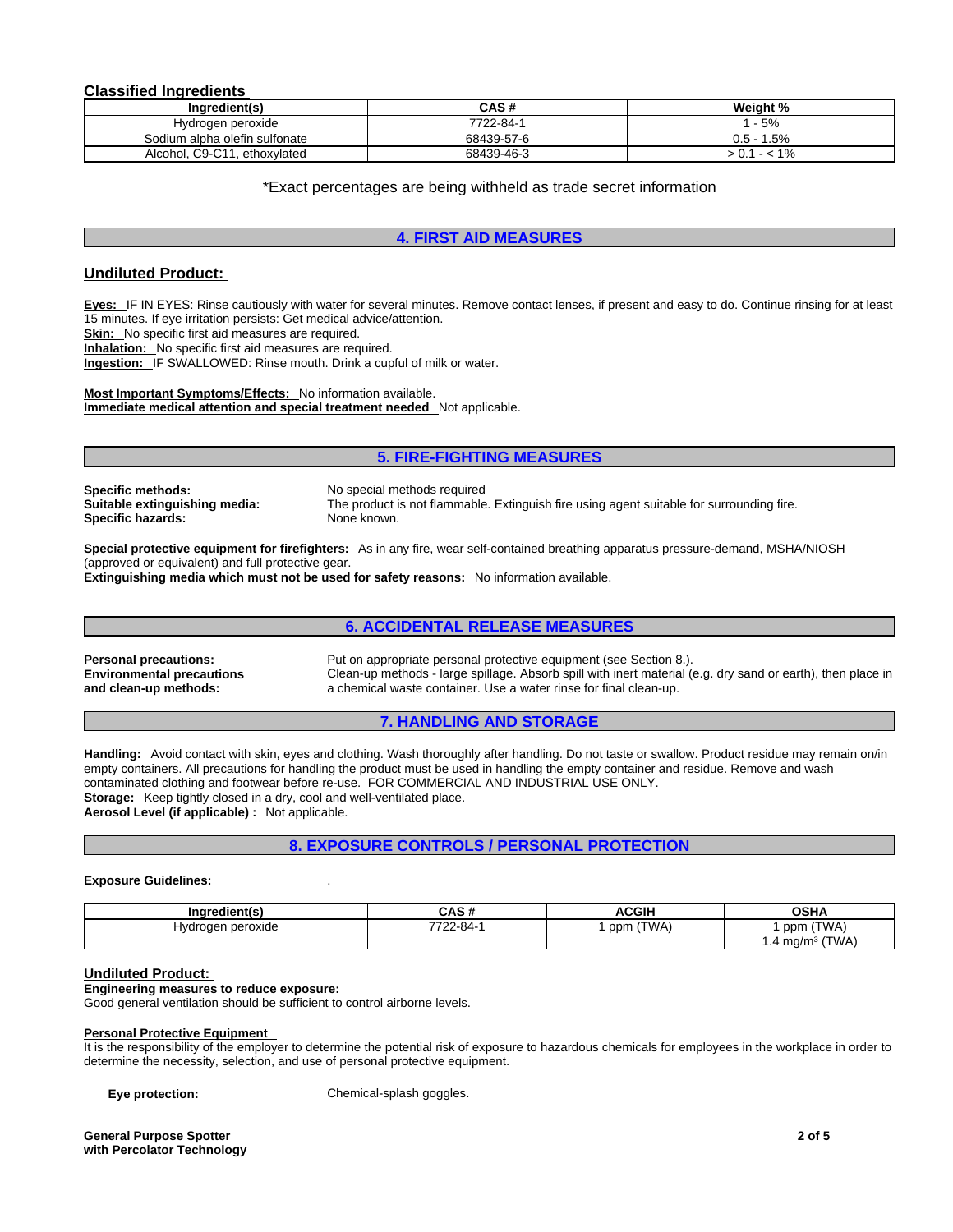**Hand protection:** Chemical-resistant gloves.

Skin and body protection: If major exposure is possible, wear suitable protective clothing and footwear. **Respiratory protection:** No personal protective equipment required under normal use conditions. **Hygiene measures:** Handle in accordance with good industrial hygiene and safety practice.

## **9. PHYSICAL AND CHEMICAL PROPERTIES**

**Explosion limits: - upper:** Not determined **- lower:** Not determined **Physical State:** Liquid **Color:** Hazy Colorless **Evaporation Rate:** No information available **Configuration Codor:** Product specific<br> **Odor threshold:** No information available. **Configuration Bolling point/range:** Not determined **Odor threshold:** No information available. **Melting point/range:** Not determined **Decomposition temperature:** Not determined **Autoignition temperature:** No information available **Solubility:** Completely Soluble **Density:** 1.01 Kg/L **Vapor density:** No information available **Bulk density:** No information available **Vapor pressure:** No information available. **Flash point (°F):** 200°F ≈ 93.4 °C **Partition coefficient (n-octanol/water):** No information available **Viscosity:** 0<br> **Partition coefficient (n-octanol/water):** No information available **Viscosity:** 0.00 % by wt. **VOC:** 0 % \* **pH:** ≈ 6.3 **Flammability (Solid or Gas):** Not applicable **Corrosion to metals:** Not corrosive to metals **Sustained combustion:** Not applicable

**Relative Density (relative to water):** No information available **Elemental Phosphorus:** 0.00 % by wt.

\* - Title 17, California Code of Regulations, Division 3, Chapter 1, Subchapter 8.5, Article 2, Consumer Products, Sections 94508

## **10. STABILITY AND REACTIVITY**

**Reactivity:** Not Applicable Stability: Not Applicable Stability: **Hazardous decomposition products: Conditions to avoid:** None known.

The product is stable<br>None reasonably foreseeable. **Materials to avoid:** Do not mix with any other product or chemical unless specified in the use directions.

**11. TOXICOLOGICAL INFORMATION**

## **Information on likely routes of exposure:**

Skin contact, Inhalation, Eye contact

### **Delayed, immediate, or chronic effects and symptoms from short and long-term exposure**

**Skin contact:** Unlikely to be irritant in normal use. **Eye contact:** Causes serious eye irritation. Symptoms may include pain, redness, and watering. **Ingestion:** Symptoms may include stomach pain and nausea. May be irritating to mouth, throat and stomach. **Inhalation:** Symptoms may include coughing and difficulty breathing. May be irritating to nose, throat, and respiratory tract. **Sensitization:** No known effects. **Target Organs (SE):** None known **Target Organs (RE):** None known

#### **Numerical measures of toxicity ATE - Oral (mg/kg):** >5000 **ATE - Inhalatory, mists (mg/l):** >20

**ATE - Inhalatory, vapors (mg/l):** >50

## **12. ECOLOGICAL INFORMATION**

**Ecotoxicity:** No information available.

**Persistence and Degradability:** No information available.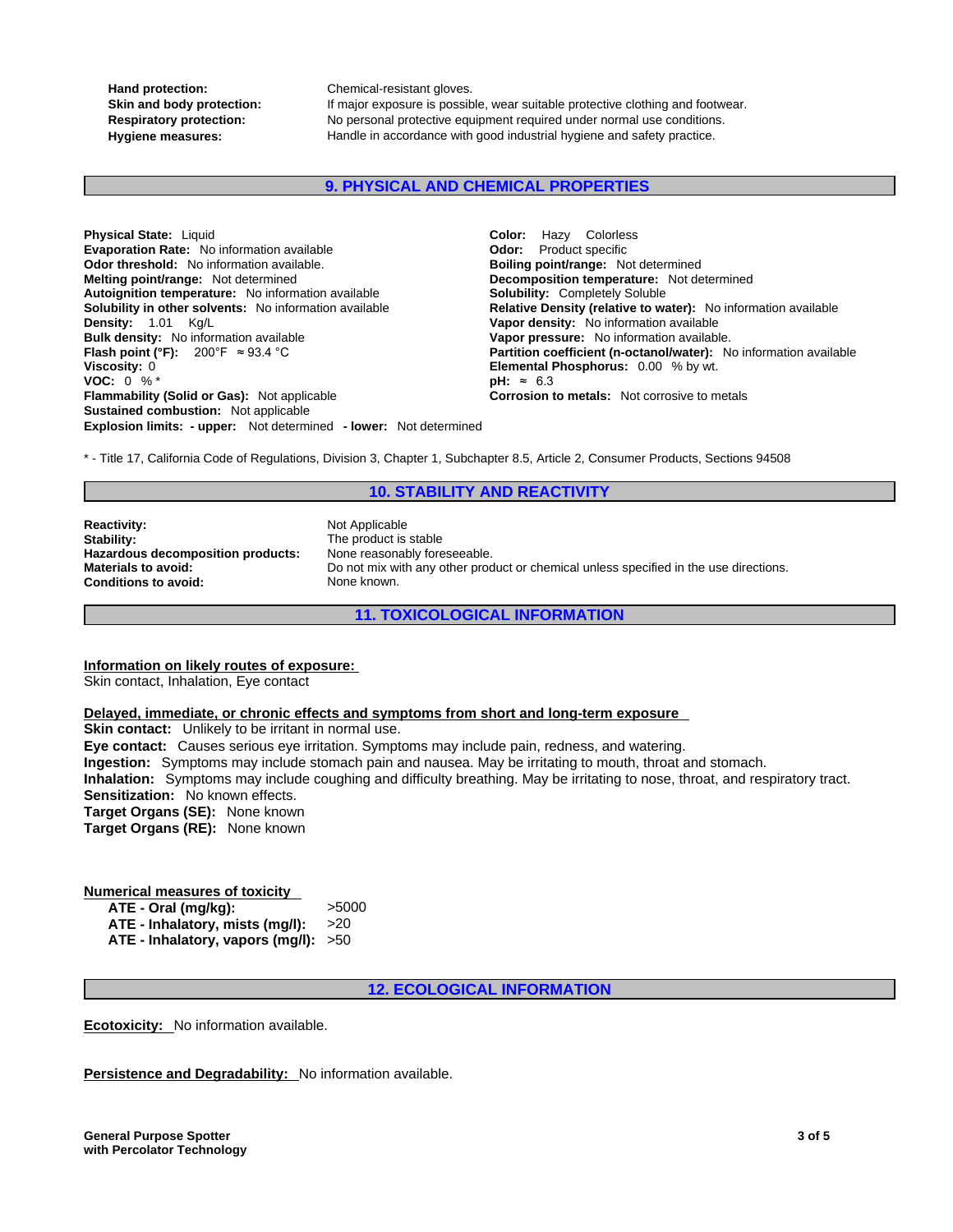## **13. DISPOSAL CONSIDERATIONS**

**Waste from residues / unused products (undiluted product):** This product, as sold, if discarded or disposed, is not a hazardous waste according to Federal regulations (40 CFR 261.4 (b)(4)). Under RCRA, it is the responsibility of the user of the product to determine, at the time of disposal, whether the waste solution meets RCRA criteria for hazardous waste. Dispose in compliance with all Federal, state, provincial, and local laws and regulations.

#### **RCRA Hazard Class (undiluted product):** Not Regulated **Contaminated Packaging:** Do not re-use empty containers.

## **14. TRANSPORT INFORMATION**

**DOT/TDG/IMDG:** The information provided below is the full transportation classification for this product. This description does not account for the package size(s) of this product, that may fall under a quantity exception, according to the applicable transportation regulations. When shipping dangerous goods, please consult with your internal, certified hazardous materials specialist to determine if any exceptions can be applied to your shipment.

**DOT (Ground) Bill of Lading Description:** NOT REGULATED

## **IMDG (Ocean) Bill of Lading Description:** NOT REGULATED

## **15. REGULATORY INFORMATION**

#### **International Inventories at CAS# Level**

All components of this product are listed on the following inventories: U.S.A. (TSCA), Canada (DSL/NDSL).

#### **RIGHT TO KNOW (RTK)**

| Ingredient(s)                    | CAS#       | <b>MARTK:</b> | <b>NJRTK:</b> | <b>PARTK:</b> | <b>RIRTK:</b> |
|----------------------------------|------------|---------------|---------------|---------------|---------------|
| Water                            | 7732-18-5  |               |               |               |               |
| Dipropylene glycol n-butyl ether | 29911-28-2 |               |               |               |               |
| Hydrogen peroxide                | 7722-84-1  |               |               |               |               |
| Sodium alpha olefin sulfonate    | 68439-57-6 |               |               |               |               |
| Alcohol, C9-C11, ethoxylated     | 68439-46-3 |               |               |               |               |

## **CERCLA/ SARA**

| <b>Ingredient(s</b>            | CAS #                      | Weiaht<br>$\sim$ 0/ | (lbs)<br>.A/SARA<br><b>RQ</b><br><b>ICERCI</b> | TPQ (lbs)<br>302<br><b>Section</b> | Section 313 |
|--------------------------------|----------------------------|---------------------|------------------------------------------------|------------------------------------|-------------|
| peroxide י<br>Hvdr<br>urogen : | 2-84-<br>770c<br><u>__</u> | 5%                  |                                                | 1000                               |             |

**16. OTHER INFORMATION**

**NFPA (National Fire Protection Association)**  Rating Scale: (Low Hazard) 0 - 4 (Extreme Hazard)

**Health** 2 **Flammability** 0 **Instability** 0 **Special Hazards** -

**Revision:** 2020-06-12 **Version:** 02.0

**Reason for revision:** Not applicable

**Prepared by:** North American Regulatory Affairs

**General Purpose Spotter with Percolator Technology**